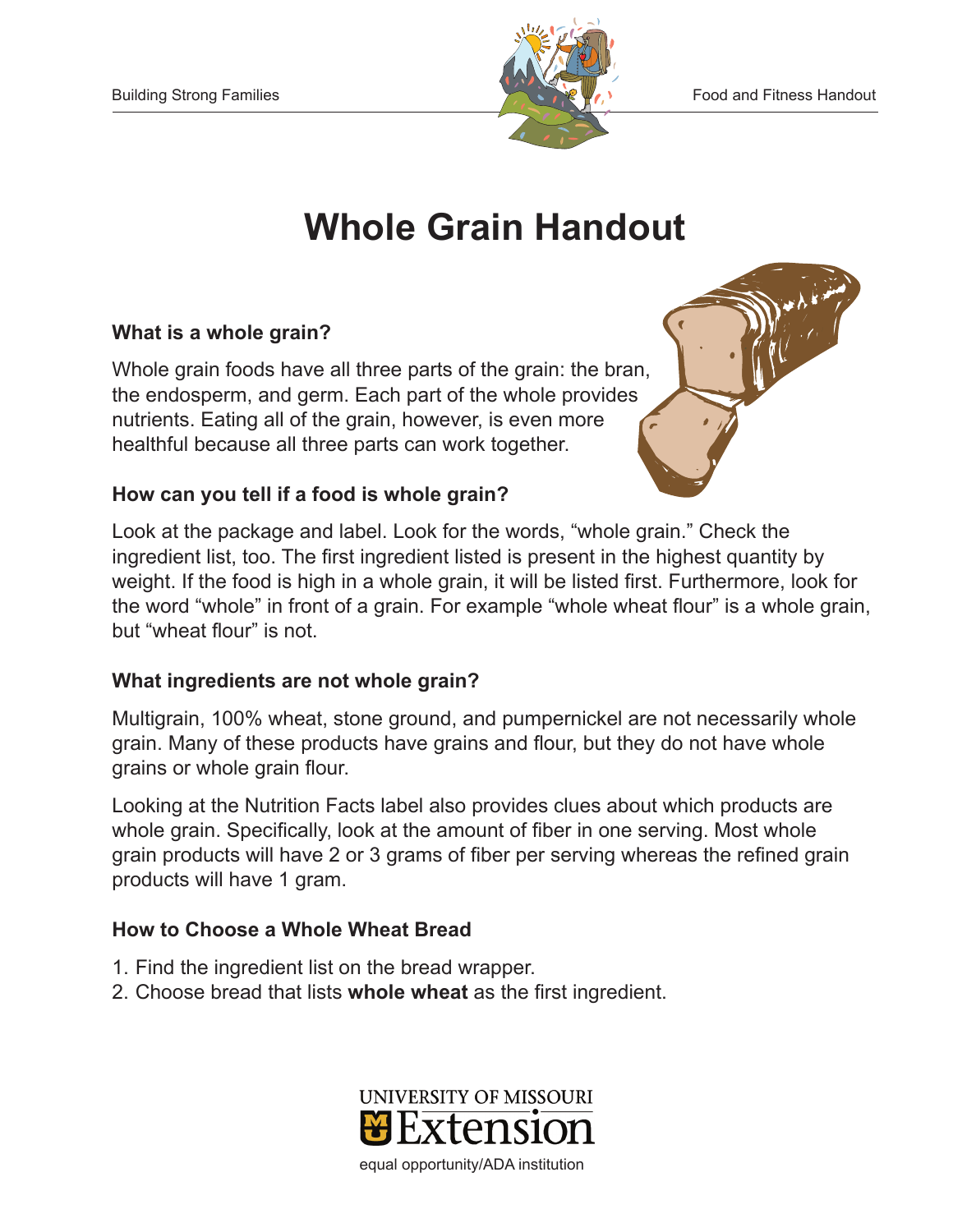

| Ingredients of two different breads: |                                                                                                        |
|--------------------------------------|--------------------------------------------------------------------------------------------------------|
| This one is<br>whole wheat           | Example 1: <b>Whole wheat flour</b> , water,<br>wheat gluten, corn syrup, honey, soybean<br>oil, yeast |
| This one is<br>not whole<br>wheat    | Example 2: <b>Wheat flour</b> , water, whole<br>wheat flour, corn syrup, honey, soybean oil,<br>veast  |

Even though Example 2 contains whole wheat flour, it is not considered a whole grain product because it is not the first ingredient listed.

# **Important reminders:**

- On labels, wheat flour is another name for white flour.
- "Enriched" means that iron and B-vitamins have been added back. But most of the fiber, zinc, and other vitamins and minerals are gone.
- Whole wheat means that all parts of the wheat kernel are included—bran, germ and endosperm.
- Other parts of bread wrappers can be misleading. Ignore pictures and big print that might give the false impression of being "whole wheat"—look at the ingredient list instead.
- Look for grams of fiber per serving on the Nutrition Facts label.

#### **What are some ideas for whole grain foods?**

- Brown rice (regular, quick)
- Oatmeal, whole or rolled oats (regular, quick, instant)
- Pearl barley
- • Popcorn
- Whole wheat
- Wild rice

# **Other types:**

- • Amaranth
- Buckwheat or kasha, buckwheat groats
- Cracked wheat (also called bulgar)
- • Kamut
- Millet
- • Quinoa
- **Spelt**
- • Teff
- • Triticales
- Whole grain corn or cornmeal (yellow and white)
- Whole rve